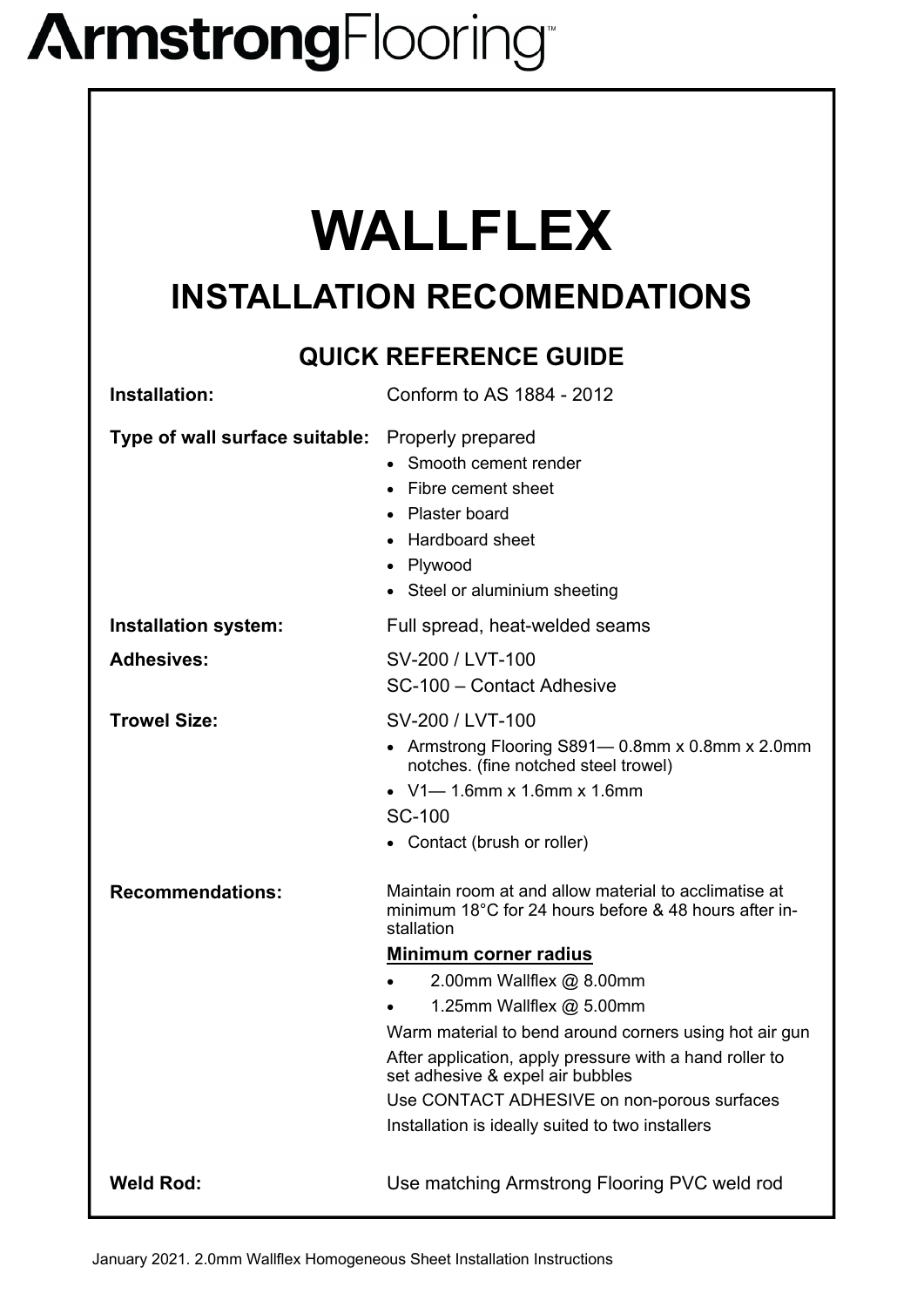### **WALLFLEX INSTALLATION RECOMENDATIONS**

#### **TO THE INSTALLER:**

Please note that if material has been cut, fitted or installed, NO ADJUSTMENTS or CLAIMS (if any) will be considered due to the failure to comply with any of the following. Before cutting and installing Armstrong Flooring wall coverings make sure that you:

- 1. Check for obvious manufacturing defects in good daylight conditions.
- 2. Check that the material is the correct colour, pattern and quantity ordered by the customer
- 3. Material should be allowed to relax in a flat form to allow it to acclimatise to job climatic conditions. Roll out flat and stack up to ten sheets for 24 hours at 18°C. Never install the material if the temperature in the room is less than 15°C as per Australian Standard AS 1884-2012 Section 4.1.1.
- 4. Use only Armstrong Flooring recommended adhesive specifically formulated for each Armstrong product.
- 5. All rolls of Armstrong Flooring products are marked with a 'batch number'. When using more than one roll make sure the rolls have the same 'batch number'.
- 6. After cutting material off the roll, step back and inspect the overall effect. If acceptable, then go ahead and adhere, but if there seems to be a problem or doubt of any kind then stop immediately and call the distributor or Armstrong Flooring Customer Service on 1800 632 624.
- 7. Do not cut or install any damaged or defective material unless accepted, agreed and approved by all parties concerned.

#### **JOB SITE CONDITIONS**

Temperatures in areas where Wallflex will be applied should be maintained at a minimum of 18°C for 24 hours prior, during and 48 hours after installation. Please note that cold walls have considerable influence on the open time of the adhesive used to install Wallflex.

#### **WALL SURFACE PREPARATION**

#### **SOLID CONSTRUCTION WALLS**

Smooth cement rendered walls and hard wall plastered surfaces come under this category. Walls must be dry, clean and smooth and finished off with a steel trowel.

Whilst walls are not subject to hydrostatic pressure, they can be damp, thus, before commencing the installation ensure the walls are completely dry. This may take some time as the internal brickwork has to dry out as well.

Cement rendered walls finished with a steel trowel should be smooth enough for Wallflex installation. If cracks and holes exist, they should be smoothed and levelled with a trowel-on underlayment.

#### **FRAMED CONSTRUCTION**

The following materials fall into this category:

Plaster Board

Fibre Cement Sheet

Hardboard Sheet

Plywood

Steel or Aluminium Sheeting

All framed walls must be well supported and stable.

Nail heads, staples or other fasteners must be flush to the surface of the wall finish. Gaps, holes and uneven thickness of boards must be filled and levelled with patching compound (as per manufacturers recommendations).

Painted walls should be sanded and any loose paint scraped off.

#### **WALL TO FLOOR TRANSITION**

When installing 2.0mm Wallflex to join coved 2.0mm vinyl floorcoverings, heat weld the walling and flooring together to provide a smooth hygienically welded joint.

Wall vinyl to Floor vinyl diagram – 2.0mm vinyl to 2.0mm



#### Alternate: Wall vinyl to floor vinyl - Overlap

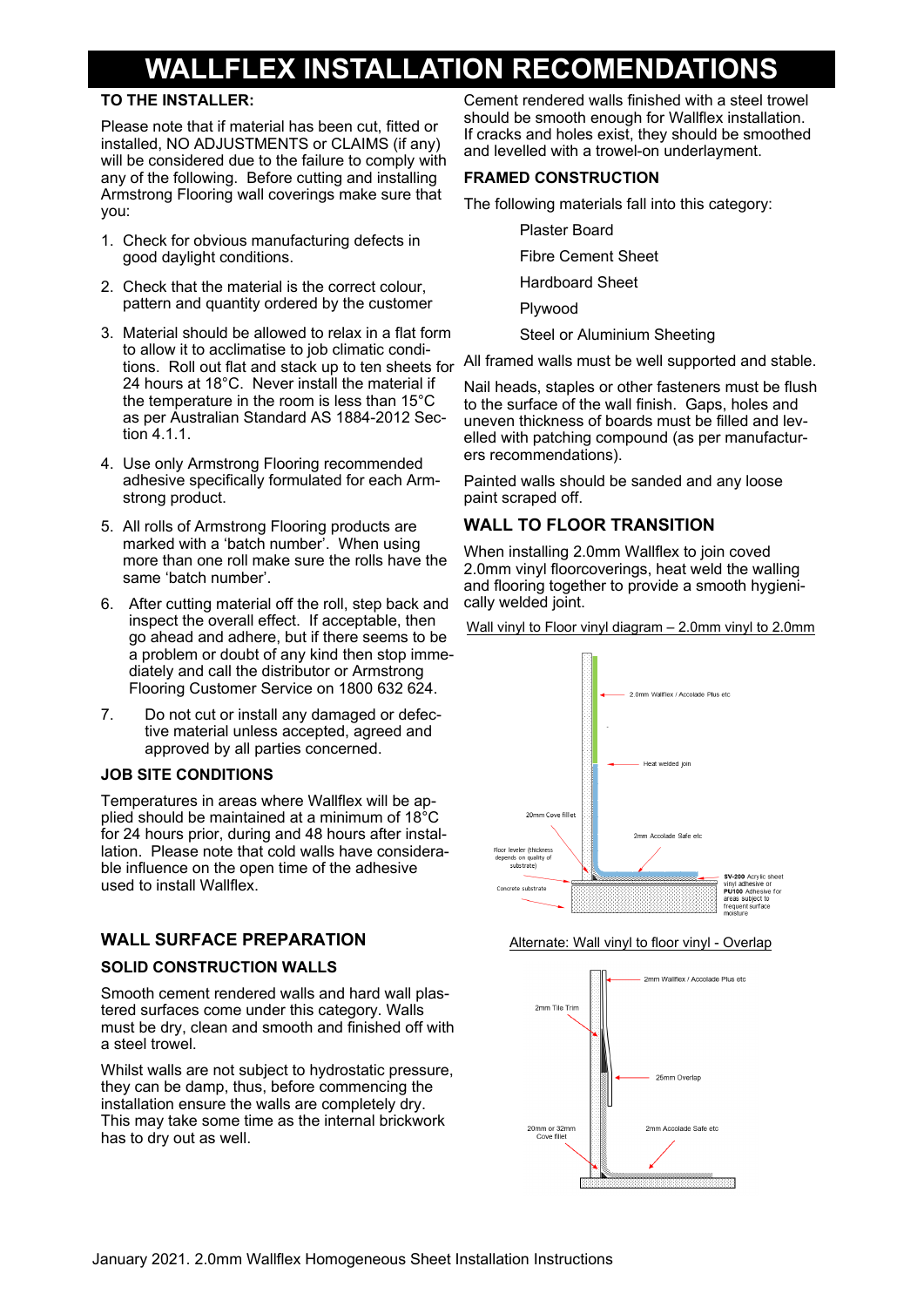## **WALLFLEX INSTALLATION RECOMENDATIONS**

#### **INSTALLATION TECHNIQUES**

Ensure material is acclimatised, warm sheets at corners using hot air gun to bend around corners

#### **NOTE:** Minimum corner radius

- 2.00mm Wallflex @ 8.00mm
- 1.25mm Wallflex @ 5.00mm
- 1. Where Wallflex vinyl sheet is to be bent around external corners, they MUST be set using a plastering bead to provide a minimum corner radius of 8mm (e.g. Rondo Exangle R05 90° Bullnose External Corner Bead - Perforated - 10mm Radius)
- 2. If installing Wallflex to a height of less than 1.50 metres, lengths should be laid horizontally.
- 3. Mark out a horizontal reference line along the wall at a height slightly lower than the width of the Wallflex from the floor or from the end of the coved flooring. This is to allow for trimming any unevenness of subfloor. **NOTE:** Allowances must be made to the horizontal reference line to cover the rake of the corners.
- 4. Do not install vertical seams in the wall corner these are never straight and very difficult to weld. They are best placed 75mm – 100mm from the corner, obviously on the less visible angle.
- 5. Add 50mm to required length and cut Wallflex. This will allow for overlap at both ends. Remove factory edge if damaged or contaminated.
- 6. Mark the centre of the length and the corresponding centre of the wall.
- 7. When placing the Wallflex in position, make sure the factory edge matches the horizontal reference line of the wall and the corresponding centre marks. Then work toward each end.
- 8. **NOTE:** Armstrong Flooring Wall Capping Strip should be applied to cover any differences due to the rake of the corners.
- 9. The same method is used if Wallflex is installed vertically, but use a plumb line to give the first vertical starting line.
- 10. A band of approximately 100mm to 150mm of Contact Adhesive is applied below the horizontal line. Apply SV-200 to the remaining area. The band of Contact Adhesive is to prevent the sheets from slipping down because of the weight of the Wallflex.
- 11. If Wallflex is applied up to the ceiling height then the band of Contact Adhesive should be applied at the top.
- 12. Contact Adhesive is recommended at external corners. SV-200 is recommended at internal corners.
- 13.When applying Wallflex on the ceiling the Contact Adhesive is applied to the entire surface of the ceiling.

#### **ADHESIVE**

To ensure that the installation is successful, Armstrong Flooring SV-200 and/or Contact Adhesive must be used. SV-200 is spread with a fine notched steel trowel, with 0.80mm x 0.80mm notches. The SV-200 adhesive must be allowed to 'tack-off' prior to the material being rolled back into it. Depending upon climatic conditions this may vary from 20 to 40 minutes.

Contact Adhesive is specially formulated contact adhesive that has a high plasticiser migration resistance. Contact Adhesive should be applied to both corresponding surfaces, wall and back of material.

For non-porous surfaces apply a thin coat of Contact Adhesive by brush or paint roller to both the wall and the back of the material. Adhesive must be allowed to 'touch dry' before joining coated surfaces together. When placed in position, apply pressure with a hand roller.

#### **SEAMS**

One of the many advantages of Wallflex is the fact that it can be seam-welded to give a joinless, dust-free, watertight wall treatment. Grooving and welding should not be carried out until adhesive has completely set (usually 24 hours after sheet installation as moisture from adhesive can interfere with the heat welding process).

#### **Installation & Heat Welding**

- All factory edges should be removed, using the Armstrong S-33 edge trimmer during installation.
- Scribe seams using Armstrong Flooring S-83 recess scriber set to provide a gap of 0.5mm. Cut on scribe line and roll cut edge into adhesive using hand roller.
- Heat welding should only be done when adhesive is completely cured (24 hours).
- Rout or groove the seam in a 'V' or 'U' shape to a minimum of  $\frac{3}{4}$  of the material depth using a grooving machine or hand groover with a sharp blade against a straight edge, so that both sides of the seam are grooved equally and uniformly.
- For best results and to reduce damage to the surface **use an Armstrong Flooring S-65 speed nozzle.**
- Set temperature setting on the hot air welder, fitted with an **S-65 speed nozzle,** to deliver enough heat to fuse weld rod to sheet. Amperage of electrical supply, length of extension cord and wire size will affect the temperature setting. As a guide, a Leister weld gun fitted with an **S-65 speed nozzle** should be set to heat setting of around 7. Practice on a piece of scrap material until correct setting is achieved.
- Insert weld rod into the S-65 speed nozzle and immediately insert the rod into the groove.
- Hold the gun at the proper angle so that the tip of the S-65 speed nozzle is parallel with the material. A good weld will result when the rod just starts to flair, and no more, on each side of the seam. If the rod flairs excessively you are going too slow, the **Armstrong Flooring** weld rod should ultimately fall apart before scorching the material if the heat setting is correct.
- To change directions in welding, shave off excess welding rod and groove the end of the rod for approximately 20mm. Start welding from the opposite direction and continue welding until you overlap the initial grooved weld rod and continue for another 20mm before lifting weld off.
- Allow weld rod to completely cool before skiving (trimming).
- Once weld rod is cooled off, skive off in two passes. The first pass using a quarter moon (spatula) knife with a trim plate. The second pass should be flush with the material. Too much weld rod flair or an uneven seam will result in the top surface of the material being removed exposing the material backing.